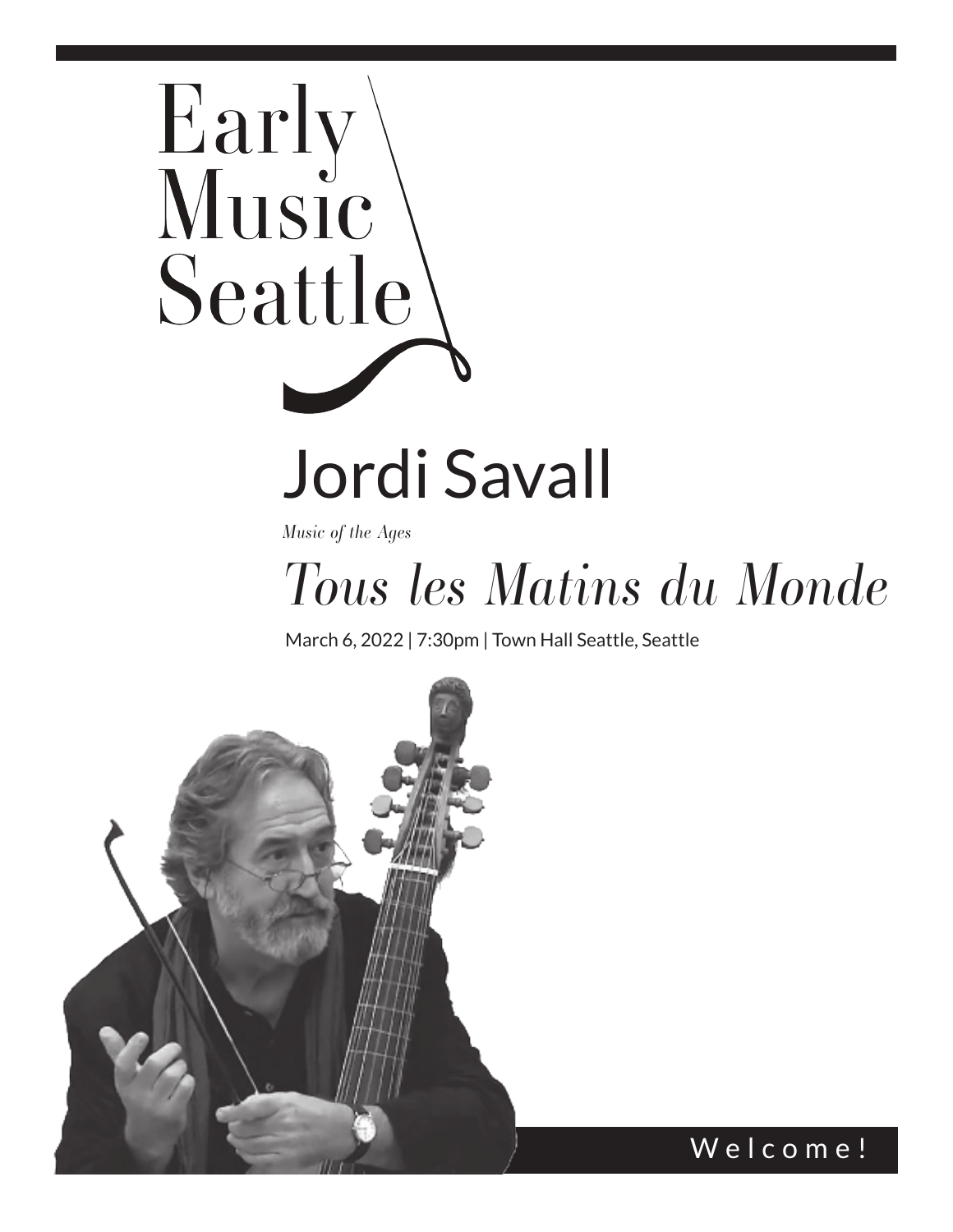### *Early Music Seattle*

### **STAFF**

Gus Denhard *Executive Director*

Ann Stickney *Operations Director*

Amy R. Tullis *Marketing Director*

Betsy Brick *Major Gifts Officer*

### **BOARD OF DIRECTORS**

Aly Gardner-Shelby *President*

Britt East *Vice President*

Harry Reinert *Secretary*

Richard Ginnis *Treasurer*

Jim Hessler

Nick Ketter

Laura Payne

Mauricio Roman

Lindsey Strand-Polyak

Sarah Thomson

Paul Veilleux

### **ADVISORY BOARD**

Diana Carey Theodore Deacon Fernando Esteban Antonio Gómez Mary Ann Hagan Naomi Shiff

### **CONTACT US**

P.O. Box 25893 Seattle, WA 98165 206.325.7066 **website:** earlymusicseattle.org



Convent and Cloister: Hidden Genius with the Seattle Baroque Orchestra and Byrd Ensemble at St. James Cathedral, February 2022

### **MISSION**

To present outstanding early music, use early music to enrich cultural heritage via education and outreach, and engage new audiences through inclusivity and openness.

### **VISION**

Early Music Seattle leads in enriching cultural life in the Pacific Northwest.

### **VALUES**

**Artistic Excellence** Compelling, historically informed performances by great artists.

### **Education**

Greater awareness, knowledge, and appreciation of early music.

**Community Outreach** Inclusivity and equity for audiences and performers.

### **HISTORY**

Formed in 1977 as Early Music Guild, Early Music Seattle is now the area's largest presenter of early music, including the Music for the Ages Series, Global Connections, and Seattle Baroque Orchestra, and related educational programs serving 2,400 students in Seattle Public Schools annually and more than 100 amateur musicians.

### **LAND ACKNOWLEDGMENT**

Early Music Seattle has begun a process of research and consultation to develop an acknowledgment of the organization's use of regional Indigenous land and resources. We will make a complete statement later this year.

With support from





**SEATTLE** 



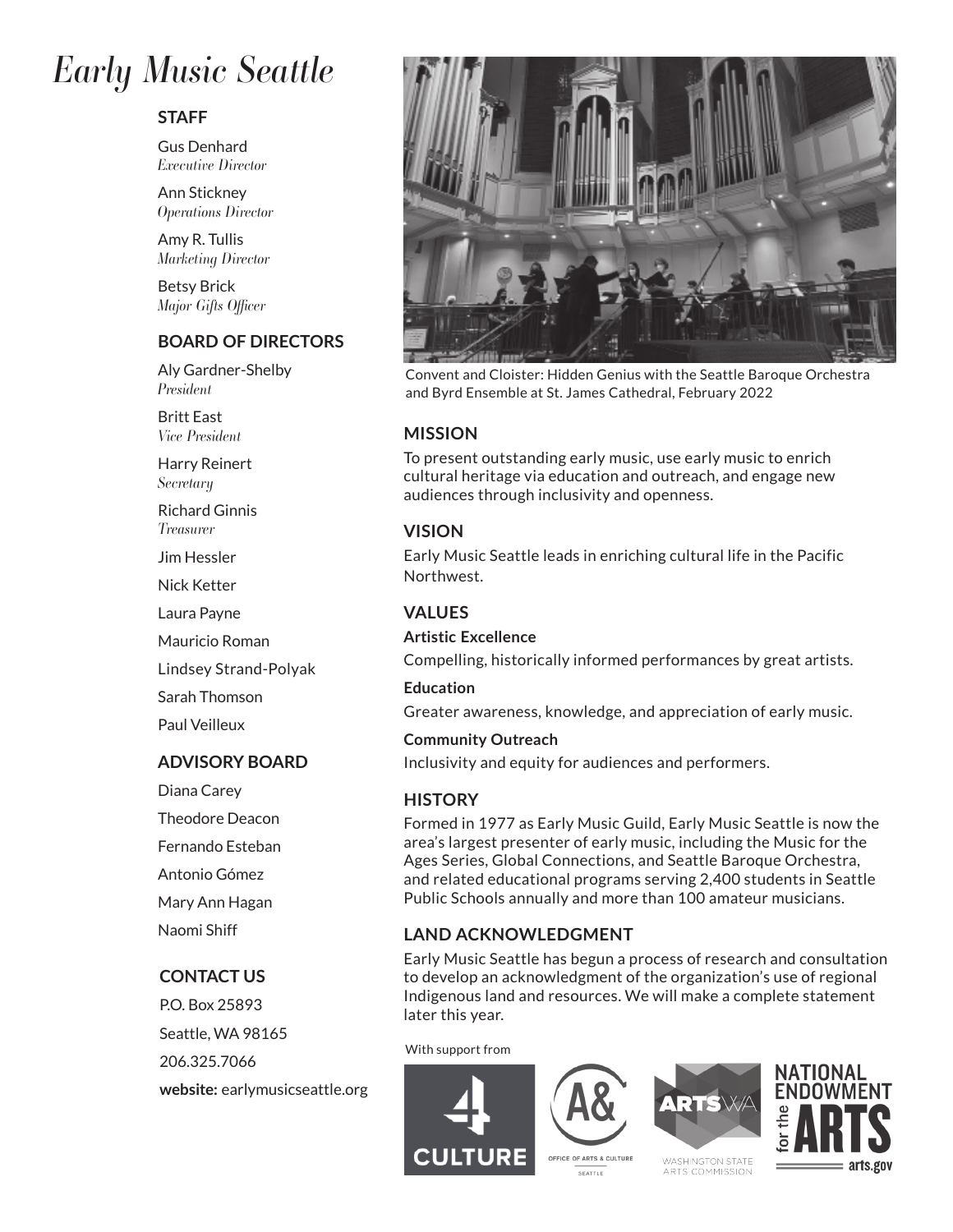### *Program*

### *Tous les Matins du Monde*

Jean-Baptiste Lully (1632-1687) Suite Le Bourgeois Gentilhomme (Paris, 1670) Marche pour la Cérémonie des Turcs 1er Air des Espagnols - 2e Air des Espagnols Gavotte - Canaries – Chaconne des Scaramouches

Monsieur de Sainte-Colombe, le père (ca. 1640 – ca. 1701) Concert XLI à deux violes égales : Le Retour (ca. 1680) Le Retour. En gigue. En menuet. En gigue. En courante. Balet tendre. En pianelle

> Marin Marais (1656 – 1728) Pièces de Viole du 3e livre (Paris, 1711) et du 4e livre (Paris, 1717) Prélude - Muzettes I & II - La Sautillante

François Couperin (1668 – 1733) Les Concerts Royaux (Paris, 1722) & Nouveaux Concerts (Paris, 1724) Prélude, Gracieusement (2e Concert) Plainte pour les Violes, Lentement et douloureusement (10e Concert) Muzettes I & II, Naïvement (3e Concert)

> Marin Marais Pièces de Viole du 2e livre (Paris, 1701) Couplets de Folies

Monsieur de Sainte-Colombe, le père (ca. 1640 – ca. 1701) Concert XLIV à deux violes égales : Tombeau Les Regrets (ca. 1680) Les Regrets. Quarrillon. Appel de Charon. Les Pleurs. Joye des Elizées. Les Elizées

Marin Marais Sonnerie de Sainte-Geneviève du Mont-de-Paris (Paris, 1723) From La Gamme et Autres Morceaux de Symphonie, No. 3

# the Arts are Open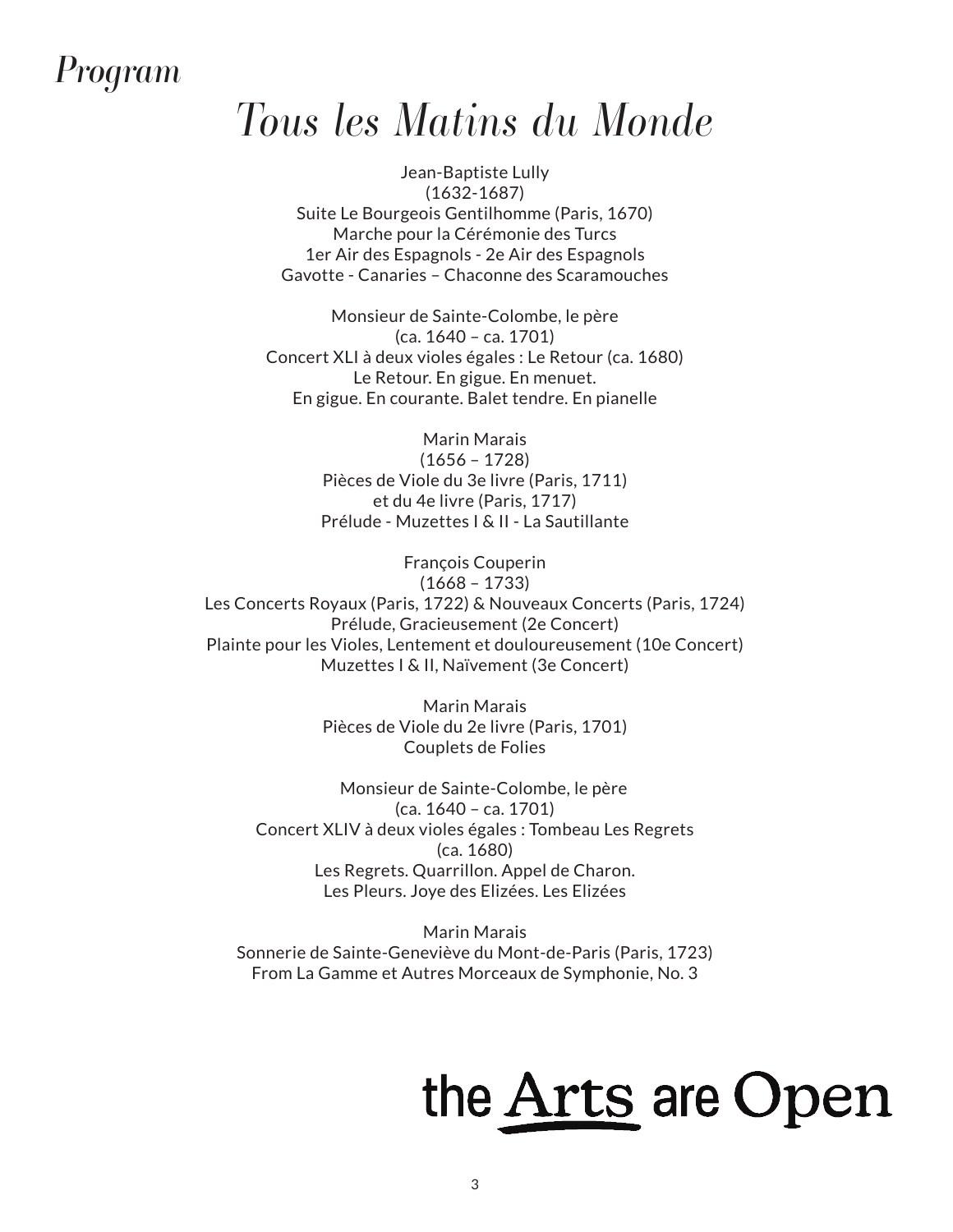### *The Artists*

### **Le Concert des Nations**

**Jordi Savall**, 7-string bass viol by Barak Norman, London 1697 & Direction

**Manfredo Kraemer**, violin

**Charles Zebley**, flute

**Philippe Pierlot**, 7-string bass viol

**Lucas Harris**, theorbo & guitar

**Marco Vitale**, harpsichord

*With the support of the Departament de Cultura of the Generalitat de Catalunya and the Institut Ramon Llull. With the financial support of the Direction Régionale des Affaires Culturelles Occitanie.*

institut ramon IIull **Catalan Language and Culture** 



Generalitat de Catalunya Departament de Cultura

**Early Music Seattle is so grateful to be presenting live concerts again! Help us keep the joyous music alive! Donating is easy!**



ONLINE: www.earlymusicseattle.org PHONE: 206.325.7066

Thank You!

MAIL: Send a check to P.O. Box 25893 | Seattle, WA 98165

### *Early Music Seattle Presents* **LIVE IN CONCERT**

*Special Concert* **All-Bach on the Flentrop Organ ALEXANDER WEIMANN**  Friday, May 13, 2022 | 7:30pm | Saint Mark's Cathedral



**The Six Brandenburg Concerti SEATTLE BAROQUE ORCHESTRA** Saturday May 21, 2022 | 7:30pm | Bastyr University Chapel Sunday, May 22, 2022 | 7:30pm | Town Hall Seattle

*Global Connections* **For All Our Sisters SEATTLE BAROQUE ORCHESTRA & GUESTS** Sunday June 12, 2022 | 2pm | Town Hall Seattle

**BUY TICKETS AT earlymusicseattle.org | 206.325.7066**

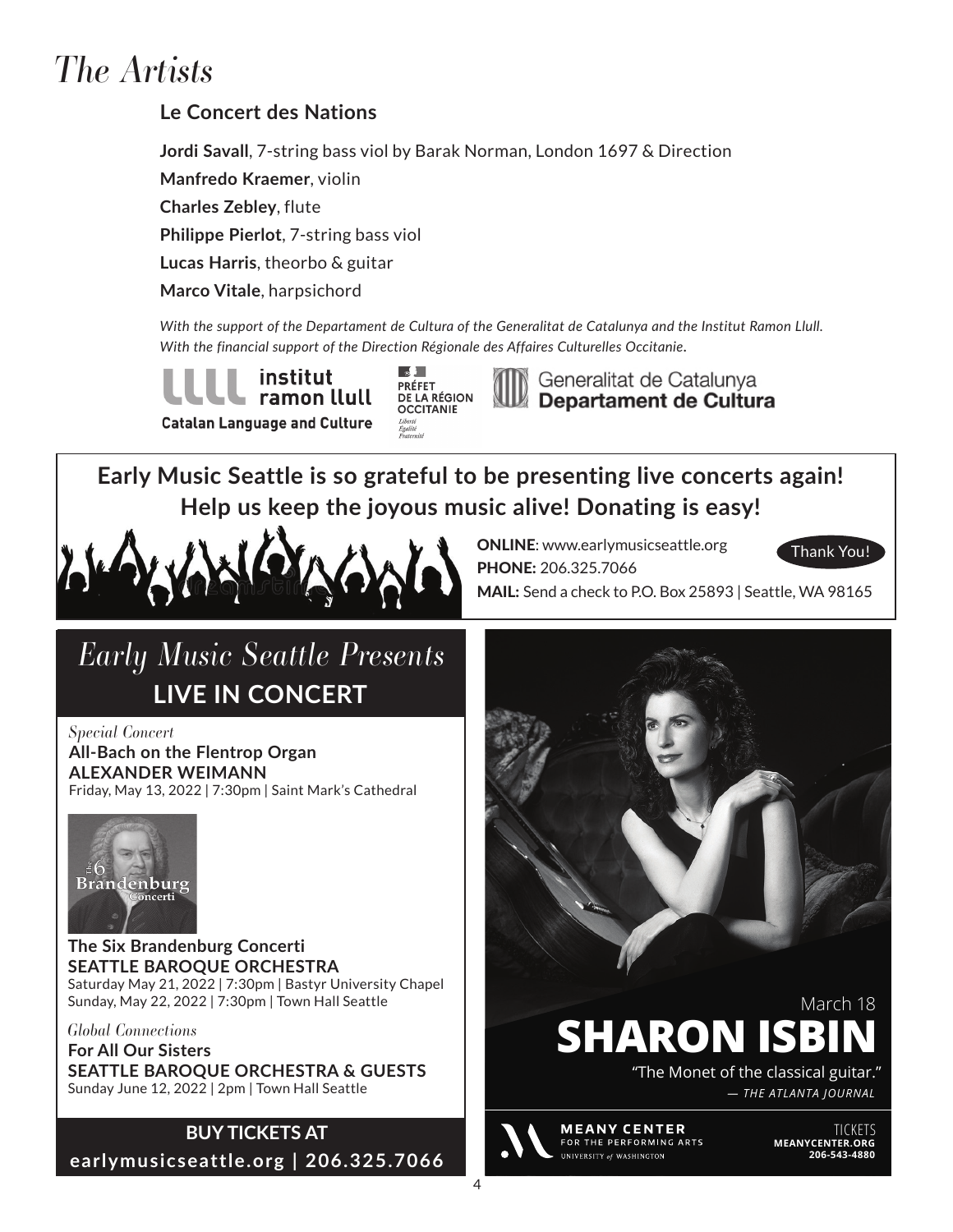### *About Jordi Savall*



**Jordi Savall** is an exceptional figure in today's music world. His career as a concert performer, teacher, researcher and creator of new musical and cultural projects, makes him one of the principal architects of the current revaluation of historical music. His task, which has earned him world renown and which is always brimming with live emotion and spectacular creative vitality, is one in which he has always sought to be faithful to historical music, which is to say the reappraisal of the value of repertoires as specific and as universal as the music of Europe, the Mediterranean and of the whole world.

Jordi Savall began his musical studies when he was six years old as a singer in the Children's Choir in Igualada (Catalonia), his hometown, and then he went on to learn the cello, completing his studies in the Barcelona Conservatory (1964). In 1965 he started, as an autodicact, to study the viola da gamba and early music (Ars Musicae) in 1965, so he moved on to start advanced studies in 1968 at the Schola Cantorum

Basiliensis (Switzerland). There he succeeded his teacher August Wenzinger in 1973, and was teaching for some time many courses and master classes. With his three ensembles *Hespèrion XXI (1974), La Capella Reial de Catalunya (1987)* and *Le Concert des Nations (1989),* all founded together with Montserrat Figueras. Jordi Savall has explored and fashioned a universe full of emotions and beauty, and has projected it to the world and to millions of music lovers, to introduce the viola da gamba and the music which had fallen into oblivion, becoming one of the most important protectors of the early music.

With his key contribution to Alain Corneau's film *Tous les Matins du Monde* (winner of a César best-soundtrack award), his busy concert life (over 140 concerts a year) and recording schedule (6 recordings a year), and with the creation of his own record label Alia Vox (1998), he demonstrates that the early music does not have to be necessary elitist, so it can be very interesting for a public each time younger and more numerous.

Notable in his operatic repertoire are his participation in the rediscovery of *Una cosa rara*  (performed in 1991) and *Il burbero di buon cuore* (performed in 1995 and 2012) by Vicent Martín i Soler. In 1993 he presented Claudio Monteverdi's *L'Orfeo* for the first time at the Gran Teatre del Liceu, Barcelona, (in 2002 it was recorded by the BBC-Opus Arte and published on DVD). He has also conducted *Farnace* by Vivaldi at the Teatro de la Zarzuela in Madrid (2001), Bordeaux (2003), Vienna (2005), Paris (2007) and published on CD by Alia Vox. He has also conducted J. J. Fux's *Orfeo ed Euridice*, performed at the Styriarte Festival in Graz in 2010, and Vivaldi's *Il Teuzzone* performed in 2011 in a semi-concert version at the Opéra Royal de Versailles.

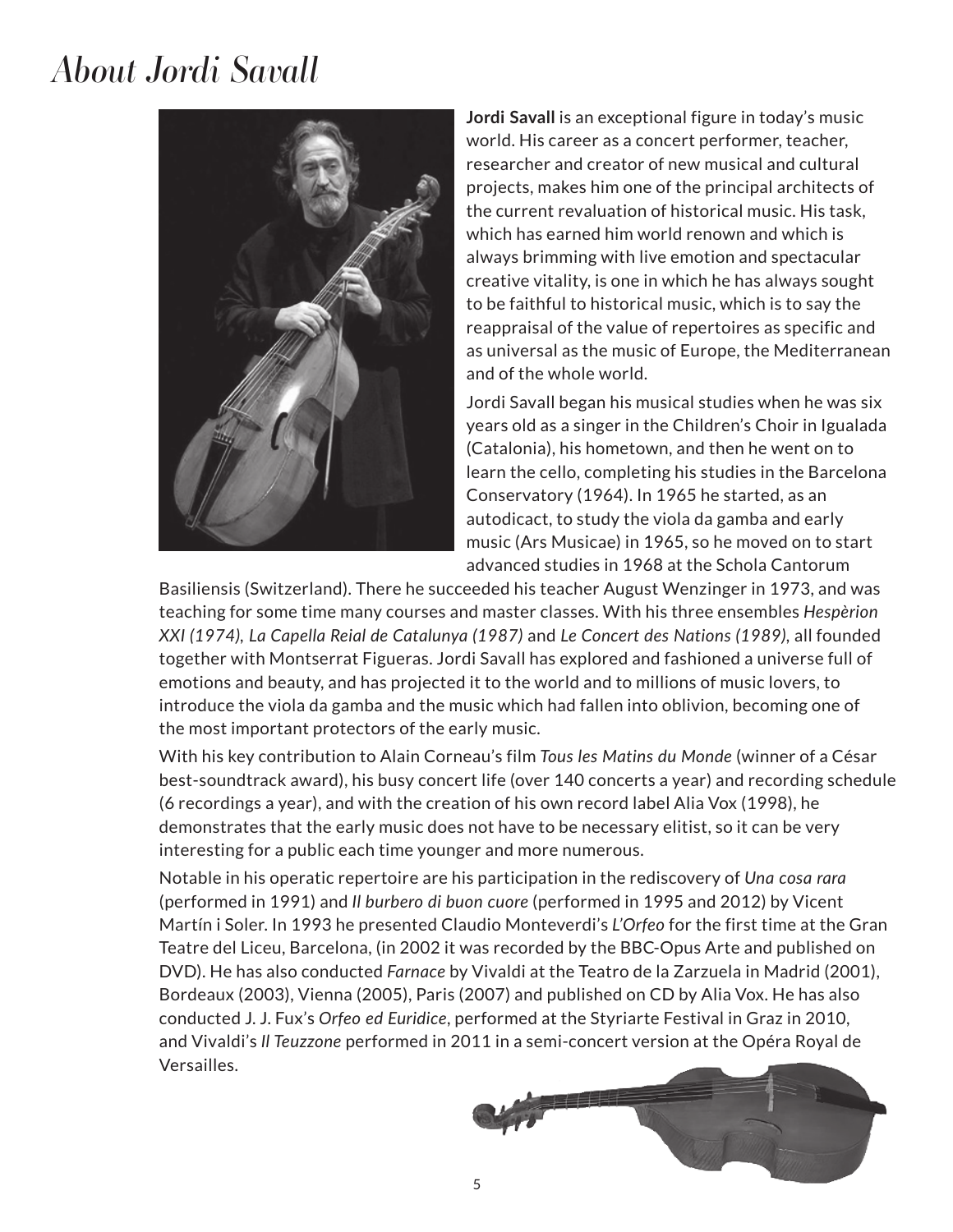### *Program Notes*

### **All The Mornings Of The World**

Baroque dialogues; grace and folly Jean-Baptiste Lully & François Couperin Monsieur de Sainte Colombe & Marin Marais

In Sollowing the huge success of Alain Corneau's film Touts les matins du monde (1992<br>César Award for the best Original Music soundtrack and another seven Césars),<br>based on the book of the same name by Pascal Quignard, and ollowing the huge success of Alain Corneau's film *Touts les matins du monde* (1992 César Award for the best Original Music soundtrack and another seven Césars), based on the book of the same name by Pascal Quignard, and the triumph of Marin Marais and François Couperin's music with the public, Jordi Savall and some of the musicians who took part in that original recording now commemorate its 30th annisicians of France's grand siècle whose work the film helped to make more widely known: Lully, the intendant of Louis XIV's music, who shaped the musical tastes of a whole century, but also François Couperin, Eustache de Caurroy, and of course the film's two protagonists, Sainte-Colombe the elder—with his concerts for two viols—and Marin Marais, thanks to the luminous virtuosity of these wonderful pieces for viol, with their nostalgia and reverie, and which, thanks to Jordi Savall, gave the film its extraordinary depth.

"I remember the first time I met Jordi Savall, in 1990," writes Pascal Quignard. "He had read the novel: such was his concentration that I imagined it was Sainte-Colombe himself… They recorded at the dead of night. It was cold. And I fell asleep on a bench in the chapel [Saint Lambert des Bois]; I remember very little about the occasion. There was an old 17th century score on which Jordi copied out by hand Sainte-Colombe's piece entitled '*Les Pleurs*', and underneath it he wrote, 'For Pascal, a memento of a dream'… Sometimes dreams have a life far beyond the night on which they are dreamed."



Original Movie Poster

 $\overline{r}$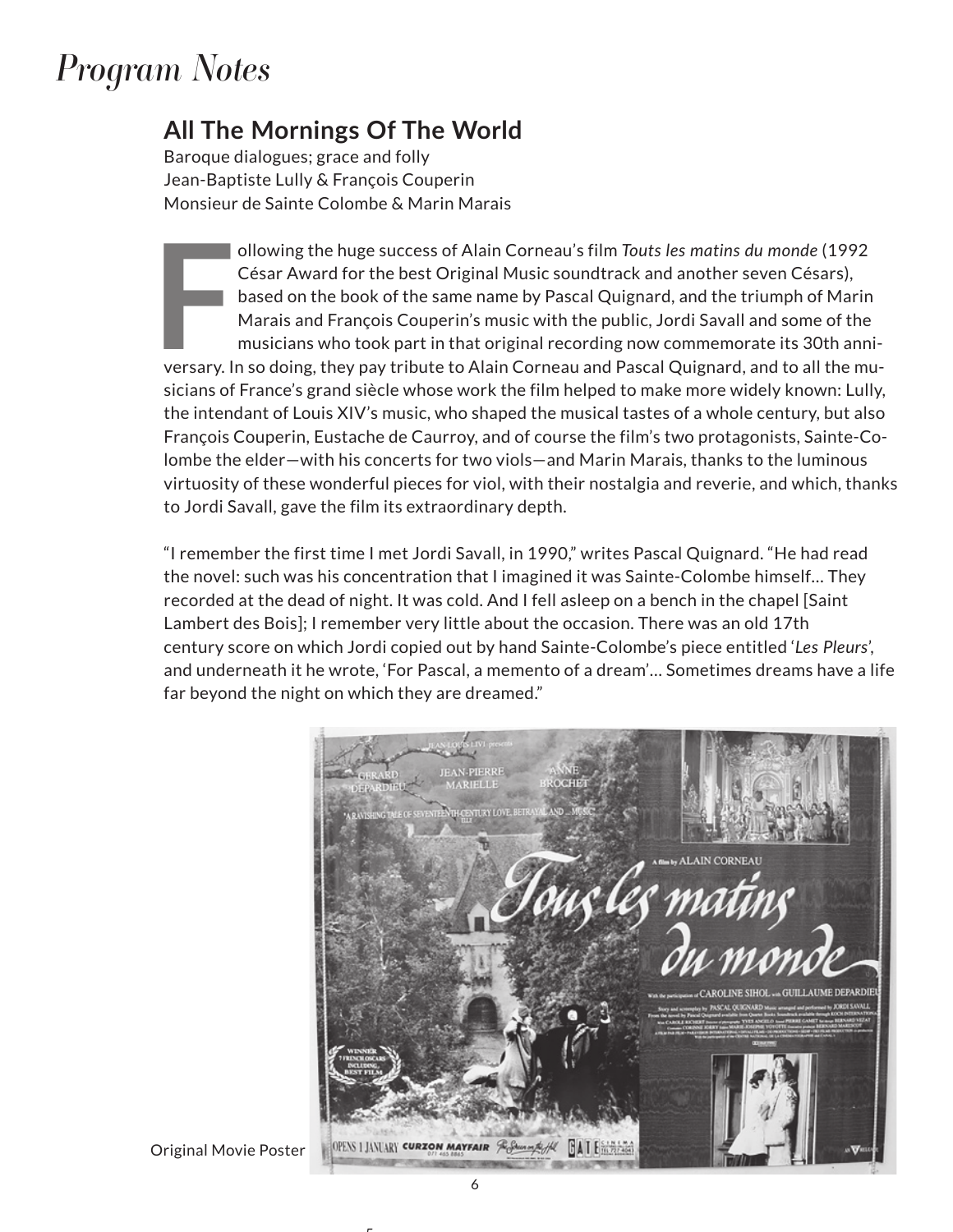### *Valued Supporters*

### *Early Music Seattle gratefully recognizes the following for their Annual Fund & Event gifts from September 1, 2020 through February 25, 2022*

### CORPORATE/FOUNDATION

ArtsFund The Benevity Foundation (matching) The Boeing Company (matching) Cooper-Newell Foundation Direct Mail Network Fidelity Charitable The Gates Foundation Greater Kansas City Community Foundation Liberty Mutual (matching) Microsoft (matching) Salesforce.com Foundation (matching) Schwab Charitable Starbucks (matching) StockCharts (matching) Vanguard Charitable

### MEDIA SPONSORS

Classical KING FM 98.1

### GOVERNMENT AGENCIES

4Culture Washington State Arts Commission Office of Arts & Culture Seattle National Endowment of the Arts

#### LEGACY CIRCLE

Anonymous (2) Hugh & Suzanne Clark Maria Coldwell Goodwin & Theodore Deacon Gus Denhard & Julie Behrens JoLynn Edwards Lorri Falterman Richard & Carla Ginnis Donna McCampbell Nancy Sharp Ann Briggs Stickney Janice Van Cleve

#### \$10,000-\$19,999

Nicholas J. Bez Barbara BonJour Diana Carey Michael Dryfoos & Ilga Jansons Aly Gardner-Shelby & Bill Shelby James Hessler & Paula Weiss-Hessler David Lawrence & Carla Tachau Lawrence Donna McCampbell Peggy Monroe Harry Reinert & Cecilia Paul Marcia & Klaus Zech

### \$5,000-\$9,999

Anonymous (1) Hugh & Suzanne Clark Joan & Frank Conlon Britt East & Scott van Gerpen JoLynn Edwards & Hal Opperman Richard & Carla Ginnis Lani & Larry Johnson Bill McJohn Naomi Shiff

Kate Riley & Amnon Shoenfeld Douglas Smith & Stephanie Ellis-Smith Ann Briggs Stickney Robert Vernon & Marjorie Bianco Mike Weidemann Dan & Joann Wilson

#### \$2,500-\$4,999

Anonymous (1) Greg Bishop Larry Herron & Harlow Sires Rick & Peggy Hudson Michael Leake Brian Marks & Carol Maione Irwin Sarason Laura Saunders Nancy Sharp

#### \$1,000-\$2,499

Judith & Arnold Bendich Luther Black & Christina Wright Maria & Charles Coldwell Frank & Joan Conlon Cynthia Dellinger & James Baer Luis Fernando Esteban Richard & Marjorie Fiddler Michele Genthon & Gary Zimmerman Chris & Jamia Hansen-Murray John & Ellen Hill Ellis Hillinger Frank & Della Houston Nick Ketter Charles & Gretchen Lambert Eileen Koven & John Leen Julie & Tom Lombardo David W. & Mary Anne Madsen Jeffrey & Barbara Mandula Rick & Anne Matsen Ellen K. Maxson Christian & Shannon Moller Carmen Flores Palomera Gloria Pfeif Erik Ruf Margaret Sandelin Ann R. Schuh Peter & Ellen Seibert Adam Shapiro Dr. Noah Smith & Dr. Karen Thickman Lorri Falterman & Stephen Strong Pieter & Tjitske Van der Meulen Paul Veilleux Mona Yurk

#### \$500-\$999

Richard & Eleanore Baxendale Hanan Bell David & Joyce Brewster Dianne Calkins Russ Childers & Karen Stockert Linda Clark & Timothy Stearns Marcia Beth Couch & Jay Domenico Bruce Danielson Stephana Ditzler Karen Domino Kathleen & Daniel Dow

Maria M. Durham Stephen Brugger & Clea Finkle Virginia Fitzhugh & Miguel Morales Diane Grover & Mark Kibbry Dr. David P. Halstead Elizabeth Homeier Travis & Lea Howe Victoria Isham William Kangas & Rebecca Bullock Michael King Suzanne Klein Curtis Kovach & Fran Czak Dianne Figlewicz Lattemann Jeff & Kiyomi Lucas Mark Lutz Steve & Kathleen Melson Christine Moss Linda & Alan Murray Laura Payne Bruce & Christina Petrie Stephen Poteet & Anne Kao Catharine B. Reid Suzanne Sarason Maya & Fred Schulze Jean E. Schweitzer Gerrity Shupe Grace & David Simons Katie & Doug Sprugel Margaret Swain & Larry Stark Susan Schroeter-Stokes & Bob Stokes Lee & Judith Talner Heather Stickney Uhler & Brian Uhler Pieter & Tjitske Van der Meulen Bill and Carol Warren Tony & Roselee Warren Tom & Kristi Weir Charles Wilkinson & Melanie Ito

### \$250-\$499

Anonymous (2) Joan Algarin David & Joyce Brewster Joann Bromberg Eric & Susan Carlson Martin Casey Ilsa & Roger Coleman Connie Cooper Theodore & Goodwin Deacon Ted Dietz Chris & Nancy Doran Steve & Marion Elston Jean E Feagin Elizabeth L. Feetham Aaron Giles Celeste Ericsson & Richard Gold Nancy Goldov Martha Groom & Daniel Grunbaum Mary Ann Hagan Andrew Hamilton Barbara Reskin & Lowell Hargens Judith Herrigel Fred & Susan Ingham Lewis Johnson David Jones & Kathryn Raich Warren Jones Maria & Stuart Kahn Donna & Ben Lipsky Anne & Zach Lyman

John Mettler Mary Montgomery Yvette & Eric Olson Braiden Rex-Johnson Cynthia S. Richardson Harrison & Ana Ryker Jacqueline Savo Douglas Schneider Sharon Schuldt Sandra & Robert Schwab Gail & Michael Shurgot Judy & Verne Skagerberg Dale & Regina Spoor Kate Stenberg & Bob Harrison Valerie Ann Taylor Jim Truher Michael Voris Edward Waldock & Melinda Jodry Carolyn Wallace James & Kathy Warner Molly Warner Elaine Weeks C. R. Williams Penelope Yonge

#### \$100-\$249

Anonymous (5) Harlan Adams John Allemand Kathy Andeway Laurie Andrus Tracey Bernal Carol Berndt Fred Bigelow John Bolcer Carl Bolstad & Beatrix Wiedmer Cathryn Booth-LaForce & W. Kenneth LaForce Theresa Bright Hettinger Elizabeth Brown Janet Brynjolfsson Vera Cannon Jeanne Carpenter Mary Louise Clifton Nancy Cochran Alix Compton Jeffrey Conner Sarah Cooke Alice Corbin Ruth Darden Elizabeth Darrah Diana Deering August Denhard & Julie Behrens Philip Dickey and Bridget Dacres Donald Dillinger Johanna & William Dock Kathleen Dunn Todd Dunnington Deborah Ellington G. Bentley & Lynda Emel Frederick Flickinger Carolyn Fraser Belinda Frazier Martha Freitag Paul & Linda Frost Diana Gale & Jerry Hillis Raul Garcia John Gibbs and Janet Ness David Giblin